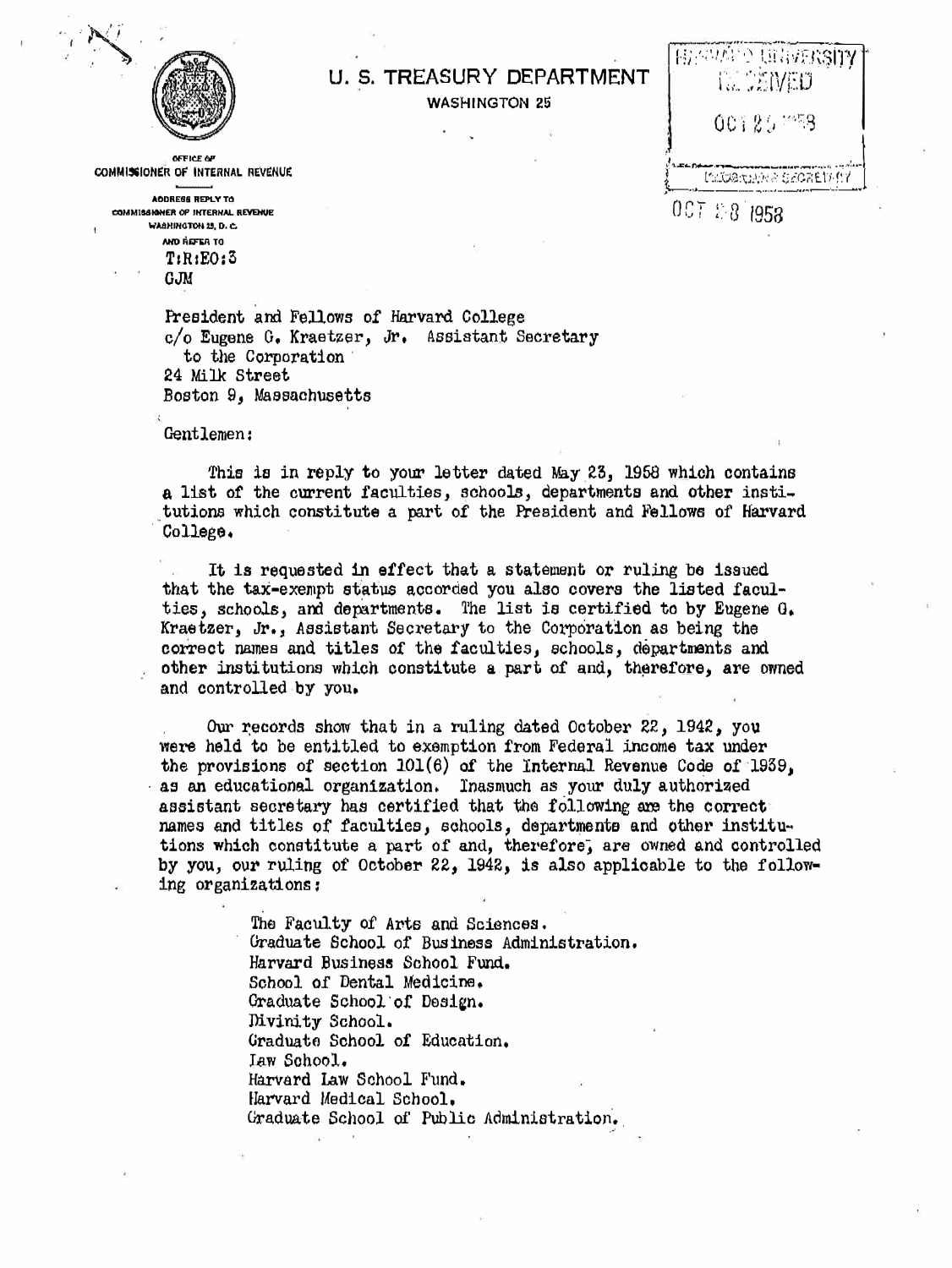*!ial'> Varcl Ta-¼* 

President and Fellows of Harvard College  $- 2 -$ 

The Faculty *of* Arts and Sciences Harvard College Fund Graduate Sohool of Business Administration Harvard Business School Fund School of Dental Medicine Graduate School of Design Divinity School Graduate School of Education John Fitzgerald Kennedy School of Government Law School Harvard Law School Fund Harvard Medical School Harvard Medical Alumni Association Harvard School of Public Health Arnold Arboretum Astronomical Observatory Atkins Garden Research Llbrary Blue Hill Meteorological Observatory Bussey Institution Cancer Commission of Harvard University and Collis P, Huntington Memorial Hospital Gray Herbariwn Harvard Forest Harvard Graduate Society for Advanced Study 'and Research Botanical Museum Busch-Reisinger Museum of Germanic Culture Museum of Comparative Zoology William Hayes Fogg Art Museum Peabody Museum of Archaeology and Ethnology Semitic Museum Phillips Brooks House Nieman Foundation Villa I. Tatti - The Harvard University Center for Italian Renaissance Studies University Health Services Harvard University Press

Any changes in your operation, or in your character or purposes must be reported inunediately to your District Director for consideration of their effect upon your exempt status. You must also report any change in your name and address,

You are not required to file Federal income tax returns so long as you retain an exempt status, unless you are subject to the tax on unrelated business income imposed by section 511 of the Code, in which event you are required to file Form 990-T.

 $\bullet$ 

 $2.52$ 

1)